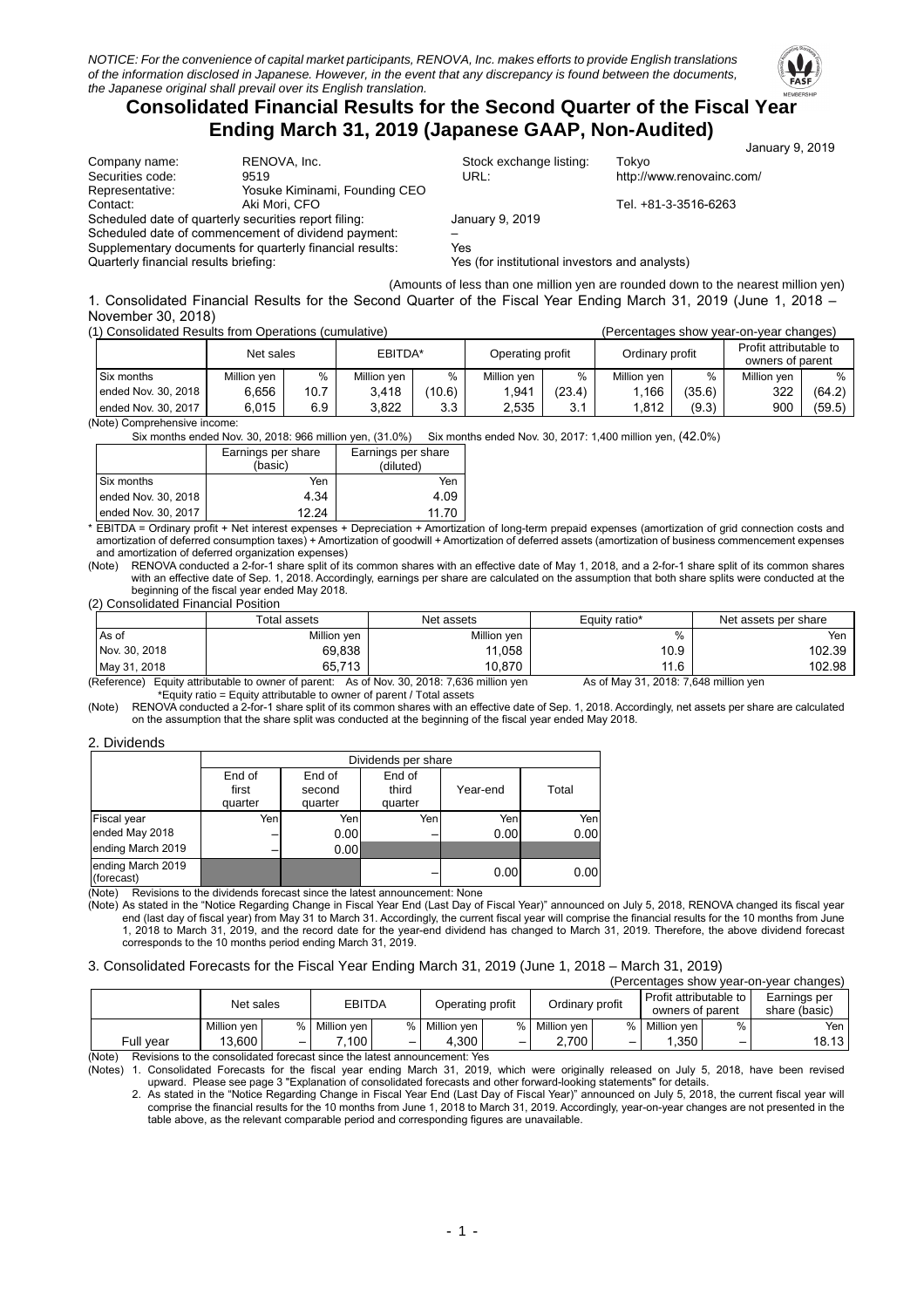\* Notes

- (1) Changes in the state of material subsidiaries during the period (changes in the state of specific subsidiaries with changes in scope of consolidation): None Newly added: – Excluded: –
- (2) Simplified accounting procedure to consolidated quarterly financial statements: Yes
- (Note) Please see page 10, "Consolidated Quarterly Financial Statements and Key Notes (4) Notes to Consolidated Quarterly Financial Statements (Simplified Accounting Procedure to Consolidated Quarterly Financial Statements)" for details.
- (3) Changes in accounting policies, changes in accounting estimates, and restatements
	- (i) Changes in accounting policies caused by revision of accounting standards: None
	- (ii) Changes in accounting policies other than (i): Yes
	- (iii) Changes in accounting estimates: Yes
	- (iv) Restatements: None
- (Note) From the first quarter of the fiscal year ending March 31, 2019, RENOVA changed its accounting policy concerning the depreciation method of fixed assets. This change qualifies as a "change of accounting policy that cannot be distinguished from a change in accounting estimates". Please see page 10, "Consolidated Quarterly Financial Statements and Key Notes (4) Notes to Consolidated Quarterly Financial Statements (Changes in Accounting Policies & others)" for details.
- (4) Number of issued shares (common shares):
	- (i) Number of issued shares at end of period (including treasury shares)<br>As of Nov. 30, 2018: 74,842,800 shares As of Mav 31, 2018: 74,268,400 shares As of Nov. 30, 2018: 74,842,800 shares (ii) Number of treasury shares at end of period As of Nov. 30, 2018: 400,800 shares As of May 31, 2018: – shares (iii) Average number of shares outstanding during the period For the six months ended Nov. 30, 2018: 74,368,077 shares
- For the six months ended Nov. 30, 2017: 73,532,400 shares (Note) RENOVA conducted a 2-for-1 share split of its common shares with an effective date of May 1, 2018,
- and a 2-for-1 share split of its common shares with an effective date of September 1, 2018. Accordingly, the number of issued shares (common shares) are calculated on the assumption that both share splits were conducted at the beginning of the fiscal year ended May 2018.
- \* This report is not subject to quarterly review by independent auditors.
- \* Explanations and other special notes concerning the appropriate use of forecasts

(Cautionary statement with respect to forward-looking statements and other information) The forward-looking statements discussed in this material, including financial forecasts, are based on the information currently available to RENOVA and certain assumptions that are judged to be rational at the current time. These statements do not constitute a promise by RENOVA to achieve such results. Please note that the actual results may differ significantly from forecast figures.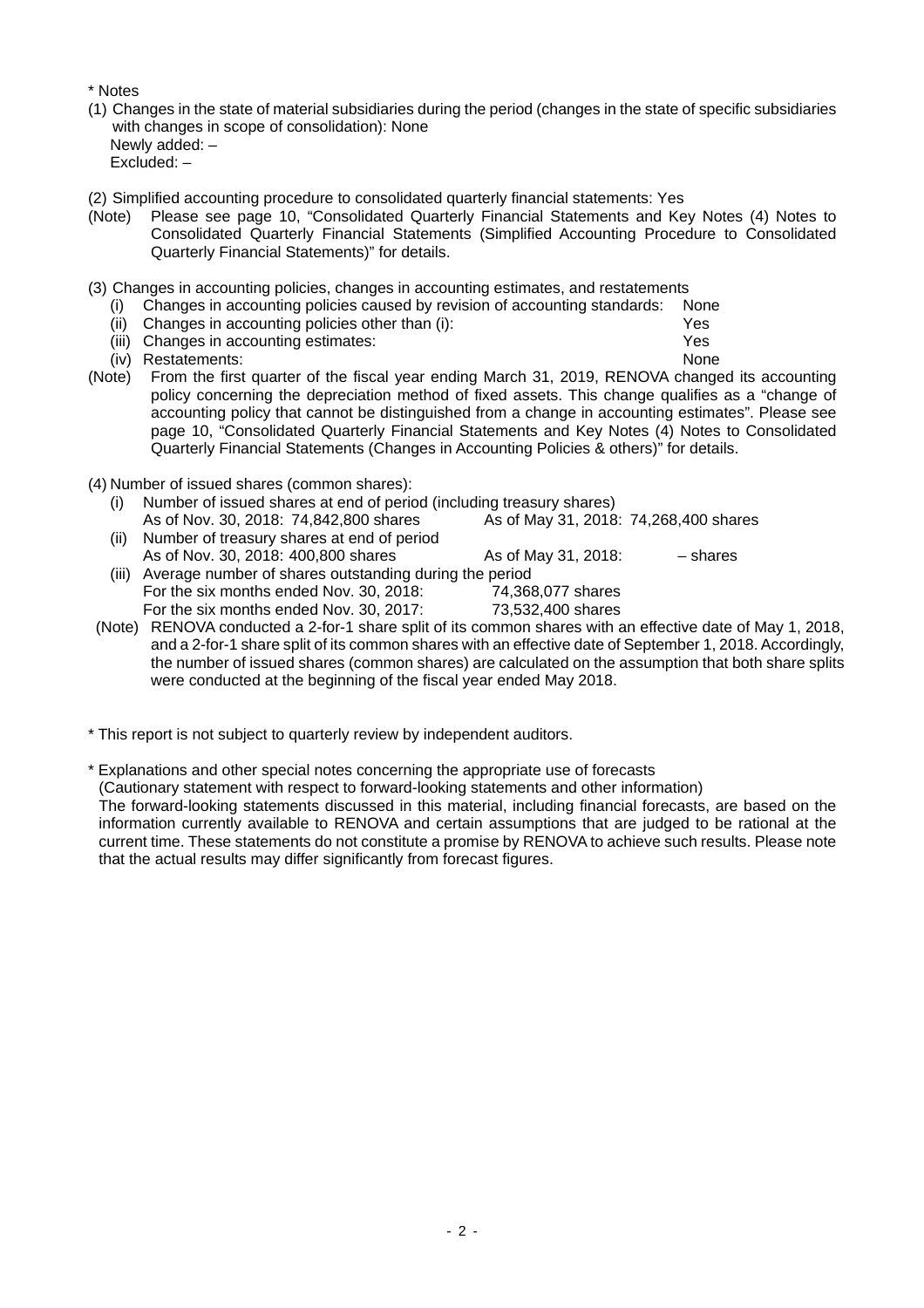#### Explanation of consolidated forecasts and other forward-looking statements

Consolidated Forecasts for the Fiscal Year Ending March 31, 2019, which were originally released on July 5, 2018, have been revised upward. The upward revision is the result of strong electricity sales figures from the Renewable Energy Power Generation Business as well as an additional business development fee that is expected to be received in relation to the Tokushima Tsuda Biomass Project (hereinafter "Tokushima Biomass Project"), which is being developed by RENOVA in Tokushima City, Tokushima Prefecture, Japan. In light of the additional value that RENOVA has provided to the Tokushima Biomass Project, RENOVA expects to receive an additional business development fee from one of the project's co-sponsors. For further information, please refer to "Notice of Revision to Full-Year Consolidated Financial Forecasts for FYE March 2019" announced on January 9, 2019.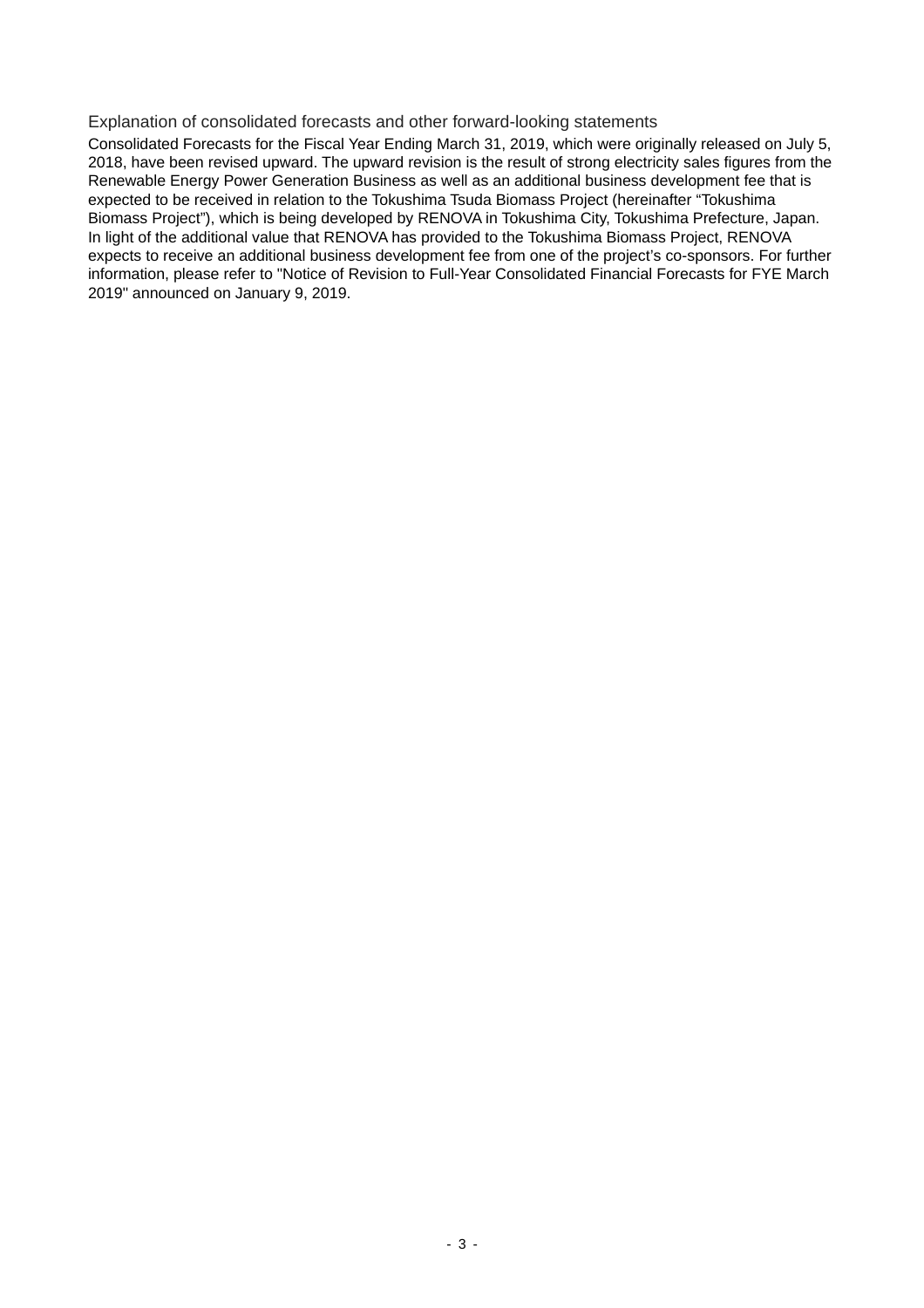## Consolidated Quarterly Financial Statements and Key Notes

(1) Consolidated Quarterly Balance Sheet (Non-Audited)

|                                                                   |                    | (Million yen)       |
|-------------------------------------------------------------------|--------------------|---------------------|
|                                                                   | As of May 31, 2018 | As of Nov. 30, 2018 |
| Assets                                                            |                    |                     |
| <b>Current assets</b>                                             |                    |                     |
| Cash and deposits                                                 | 14,118             | 14,915              |
| Accounts receivable - trade                                       | 1,665              | 1,619               |
| Work in process                                                   | 45                 | 44                  |
| Raw materials and supplies                                        | 162                | 179                 |
| Advances paid to subsidiaries and associates                      | 3,043              | 5,232               |
| Other                                                             | 393                | 741                 |
| Allowance for doubtful accounts                                   | (243)              | (192)               |
| Total current assets                                              | 19,185             | 22,540              |
| Non-current assets                                                |                    |                     |
| Property, plant and equipment                                     |                    |                     |
| <b>Buildings and structures</b>                                   | 5,732              | 6,086               |
| Accumulated depreciation                                          | (500)              | (555)               |
| Buildings and structures, net                                     | 5,232              | 5,530               |
| Machinery, equipment and vehicles                                 | 40,209             | 40,428              |
| Accumulated depreciation                                          | (6,632)            | (7, 832)            |
| Machinery, equipment and vehicles, net                            | 33,577             | 32,596              |
| Land                                                              | 1,738              | 1,738               |
| Other                                                             | 208                | 158                 |
| Accumulated depreciation                                          | (72)               | (62)                |
| Other, net                                                        | 135                | 95                  |
| Total property, plant and equipment                               | 40,684             | 39,960              |
| Intangible assets                                                 |                    |                     |
| Goodwill                                                          | 564                | 548                 |
| Other                                                             | 724                | 707                 |
| Total intangible assets                                           | 1,289              | 1,256               |
| Investments and other assets                                      |                    |                     |
| Shares of subsidiaries and associates                             | 358                | 2,205               |
| Investments in other securities of subsidiaries and<br>associates | 1,077              | 1,033               |
| Other                                                             | 2,297              | 2,212               |
| Allowance for investment loss                                     | (9)                | (12)                |
| Total investments and other assets                                | 3,723              | 5,438               |
| Total non-current assets                                          | 45,697             | 46,655              |
| Deferred assets                                                   | 830                | 642                 |
| <b>Total assets</b>                                               | 65.713             | 69.838              |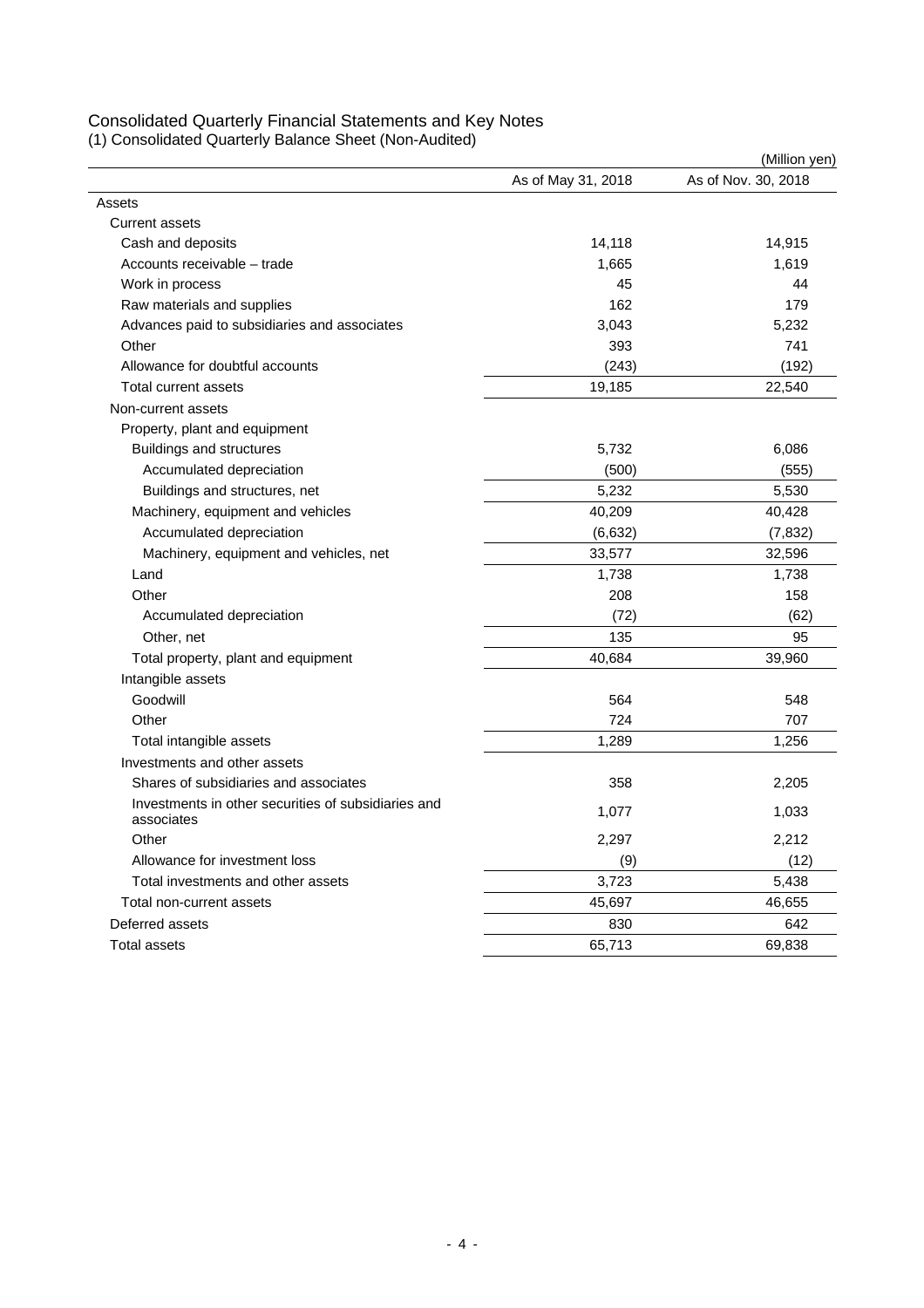|                                              |                    | (Million yen)       |
|----------------------------------------------|--------------------|---------------------|
|                                              | As of May 31, 2018 | As of Nov. 30, 2018 |
| Liabilities                                  |                    |                     |
| <b>Current liabilities</b>                   |                    |                     |
| Accounts payable - trade                     | 111                | 147                 |
| Current portion of long-term loans payable   | 3,945              | 3,965               |
| Income taxes payable                         | 551                | 469                 |
| Provision for bonuses                        | 136                | 153                 |
| Provision for stocks payment                 |                    | 5                   |
| Other                                        | 665                | 784                 |
| <b>Total current liabilities</b>             | 5,410              | 5,524               |
| Non-current liabilities                      |                    |                     |
| Long-term loans payable                      | 45,196             | 49,067              |
| Asset retirement obligations                 | 2,445              | 2,504               |
| Provision for stocks payment                 |                    | 4                   |
| Provision for special repairs                | 222                | 253                 |
| Other                                        | 1,569              | 1,425               |
| Total non-current liabilities                | 49,433             | 53,255              |
| <b>Total liabilities</b>                     | 54,843             | 58,780              |
| Net assets                                   |                    |                     |
| Shareholders' equity                         |                    |                     |
| Capital stock                                | 1,986              | 2,034               |
| Deposit for subscriptions to shares          |                    | 14                  |
| Capital surplus                              | 1,973              | 2,022               |
| Retained earnings                            | 3,713              | 4,035               |
| Treasury shares                              |                    | (513)               |
| Total shareholders' equity                   | 7,673              | 7,594               |
| Accumulated other comprehensive income       |                    |                     |
| Deferred gains or losses on hedges           | (4)                | 62                  |
| Foreign currency translation adjustment      | (20)               | (20)                |
| Total accumulated other comprehensive income | (25)               | 42                  |
| Share options                                | 5                  | $\overline{4}$      |
| Non-controlling interests                    | 3,216              | 3,417               |
| Total net assets                             | 10,870             | 11,058              |
| Total liabilities and net assets             | 65,713             | 69,838              |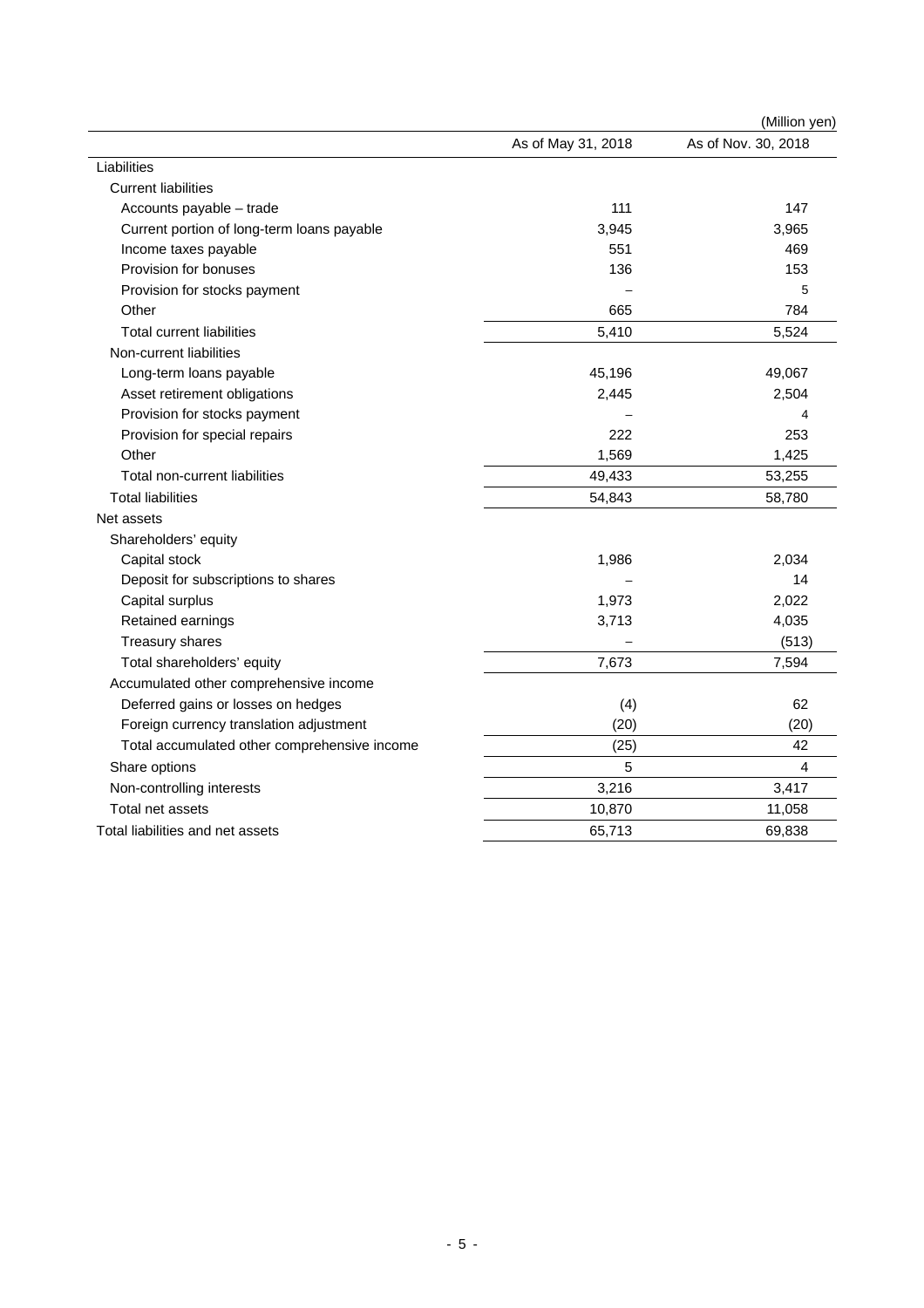|                                                                  |                                   | (Million yen)                     |
|------------------------------------------------------------------|-----------------------------------|-----------------------------------|
|                                                                  | Six months ended<br>Nov. 30, 2017 | Six months ended<br>Nov. 30, 2018 |
| Net sales                                                        | 6,015                             | 6,656                             |
| Cost of sales                                                    | 2,465                             | 3,219                             |
| Gross profit                                                     | 3,550                             | 3,436                             |
| Selling, general and administrative expenses                     | 1,015                             | 1,495                             |
| Operating profit                                                 | 2,535                             | 1,941                             |
| Non-operating income                                             |                                   |                                   |
| Interest income                                                  | 0                                 | 1                                 |
| Share of profit of entities accounted for using equity<br>method | 23                                |                                   |
| Foreign exchange gains                                           | 4                                 |                                   |
| Subsidy income                                                   | 26                                |                                   |
| Insurance income                                                 | 12                                |                                   |
| Reversal of allowance for doubtful accounts                      |                                   | 88                                |
| Other                                                            | 8                                 | 4                                 |
| Total non-operating income                                       | 74                                | 94                                |
| Non-operating expenses                                           |                                   |                                   |
| Interest expenses                                                | 609                               | 657                               |
| Commission fee                                                   | 7                                 | 14                                |
| Amortization of business commencement expenses                   | 176                               | 187                               |
| Foreign exchange losses                                          |                                   | 0                                 |
| Other                                                            | 3                                 | 8                                 |
| Total non-operating expenses                                     | 797                               | 868                               |
| Ordinary profit                                                  | 1,812                             | 1,166                             |
| <b>Extraordinary losses</b>                                      |                                   |                                   |
| Loss on retirement of non-current assets                         |                                   | 5                                 |
| Loss on step acquisitions                                        | 19                                |                                   |
| Total extraordinary losses                                       | 19                                | 5                                 |
| Profit before income taxes                                       | 1,793                             | 1,160                             |
| Income taxes                                                     | 457                               | 326                               |
| Profit                                                           | 1,335                             | 834                               |
| Profit attributable to non-controlling interests                 | 435                               | 512                               |
| Profit attributable to owners of parent                          | 900                               | 322                               |

### (2) Consolidated Quarterly Statements of Income and Comprehensive Income Consolidated Quarterly Statement of Income (Non-Audited)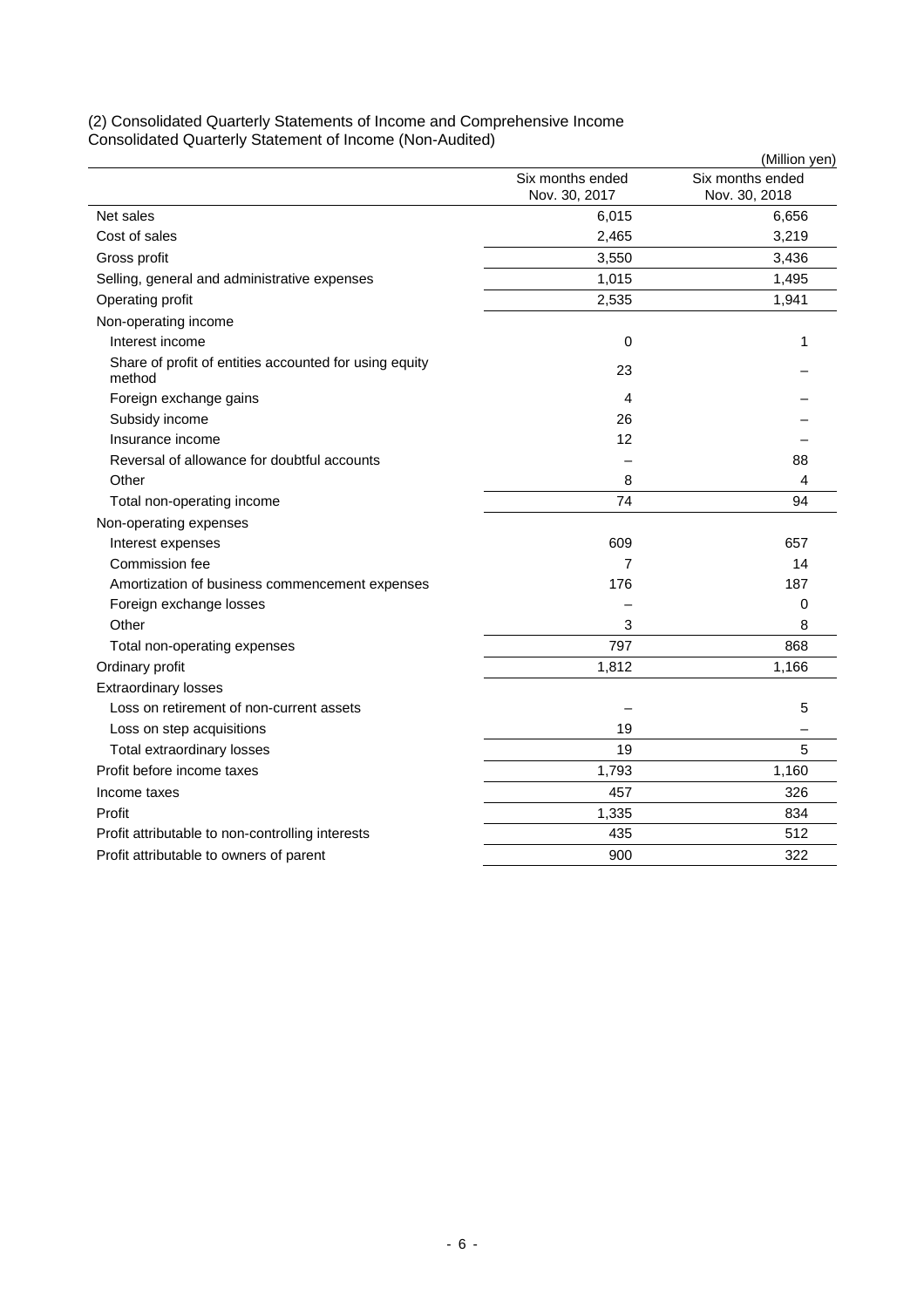# Consolidated Quarterly Statement of Comprehensive Income (Non-Audited)

|                                                                                      |                                   | (Million yen)                     |
|--------------------------------------------------------------------------------------|-----------------------------------|-----------------------------------|
|                                                                                      | Six months ended<br>Nov. 30, 2017 | Six months ended<br>Nov. 30, 2018 |
| Profit                                                                               | 1,335                             | 834                               |
| Other comprehensive income                                                           |                                   |                                   |
| Deferred gains or losses on hedges                                                   | 64                                | 131                               |
| Foreign currency translation adjustment                                              | (5)                               | 0                                 |
| Share of other comprehensive income of entities<br>accounted for using equity method | 5                                 |                                   |
| Total other comprehensive income                                                     | 64                                | 131                               |
| Comprehensive income                                                                 | 1,400                             | 966                               |
| Comprehensive income attributable to                                                 |                                   |                                   |
| Owners of parent                                                                     | 932                               | 389                               |
| Non-controlling interests                                                            | 468                               | 576                               |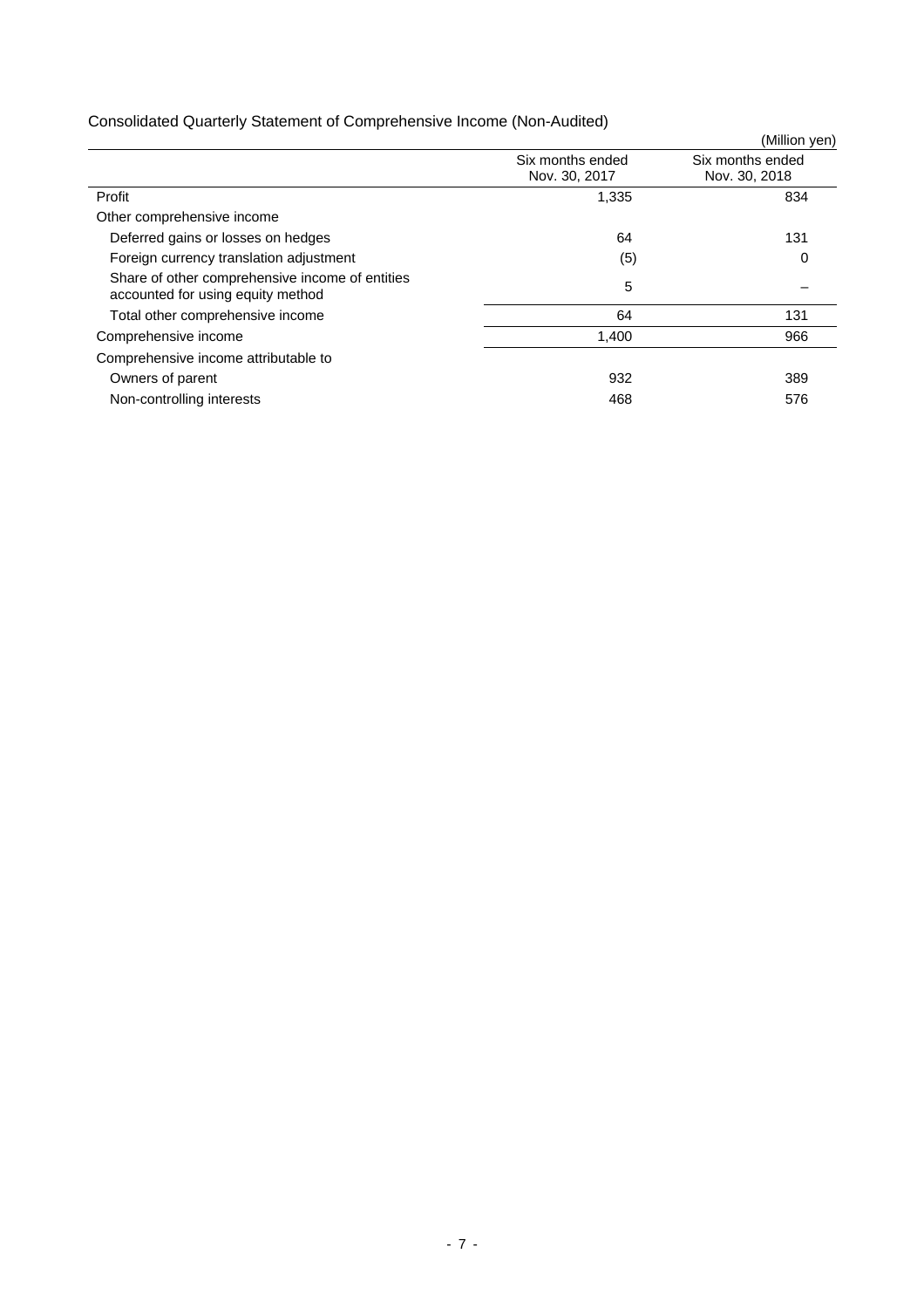|                                                                                                   |                                   | (Million yen)                     |
|---------------------------------------------------------------------------------------------------|-----------------------------------|-----------------------------------|
|                                                                                                   | Six months ended<br>Nov. 30, 2017 | Six months ended<br>Nov. 30, 2018 |
| Cash flows from operating activities                                                              |                                   |                                   |
| Profit before income taxes                                                                        | 1,793                             | 1,160                             |
| Depreciation                                                                                      | 1,184                             | 1,365                             |
| Amortization of goodwill                                                                          | 15                                | 16                                |
| Amortization of business commencement expenses                                                    | 176                               | 187                               |
| Increase (decrease) in allowance for doubtful accounts                                            | 13                                | (51)                              |
| Increase (decrease) in allowance for investment loss                                              |                                   | 3                                 |
| Increase (decrease) in provision for bonuses                                                      | 9                                 | 16                                |
| Increase (decrease) in provision for stocks payment                                               |                                   | 10                                |
| Increase (decrease) in provision for special repairs                                              | 34                                | 31                                |
| Interest and dividend income                                                                      | (0)                               | (1)                               |
| Interest expenses                                                                                 | 609                               | 657                               |
| Commission fee                                                                                    | 7                                 | 14                                |
| Share of (profit) loss of entities accounted for using equity<br>method                           | (23)                              |                                   |
| Subsidy income                                                                                    | (26)                              |                                   |
| Insurance income                                                                                  | (12)                              |                                   |
| Loss on retirement of non-current assets                                                          |                                   | 5                                 |
| Loss (gain) on step acquisitions                                                                  | 19                                |                                   |
| Decrease (increase) in accounts receivable - trade                                                | (1, 422)                          | 46                                |
| Decrease (increase) in inventories                                                                | (2)                               | (16)                              |
| Increase (decrease) in accounts payable - trade                                                   | 23                                | 35                                |
| Other, net                                                                                        | (43)                              | (581)                             |
| Subtotal                                                                                          | 2,358                             | 2,900                             |
| Interest and dividend income received                                                             | 0                                 | 0                                 |
| Interest expenses paid                                                                            | (606)                             | (618)                             |
| Income taxes paid                                                                                 | (947)                             | (582)                             |
| Proceeds from subsidy income                                                                      | 26                                |                                   |
| Proceeds from insurance income                                                                    | 12                                |                                   |
| Net cash provided by (used in) operating activities                                               | 843                               | 1,699                             |
| Cash flows from investing activities                                                              |                                   |                                   |
| Payments for construction advances                                                                | (461)                             | (1, 410)                          |
| Collection of construction advances                                                               |                                   | 71                                |
| Purchase of property, plant and equipment                                                         | (105)                             | (534)                             |
| Purchase of investment securities                                                                 | (233)                             | (2,027)                           |
| Payments of loans receivable                                                                      |                                   | (154)                             |
| Proceeds from purchase of shares of subsidiaries resulting<br>in change in scope of consolidation | 60                                |                                   |
| Other, net                                                                                        | 1                                 | 46                                |
| Net cash provided by (used in) investing activities                                               | (737)                             | (4,009)                           |

# (3) Consolidated Quarterly Statement of Cash Flows (Non-Audited)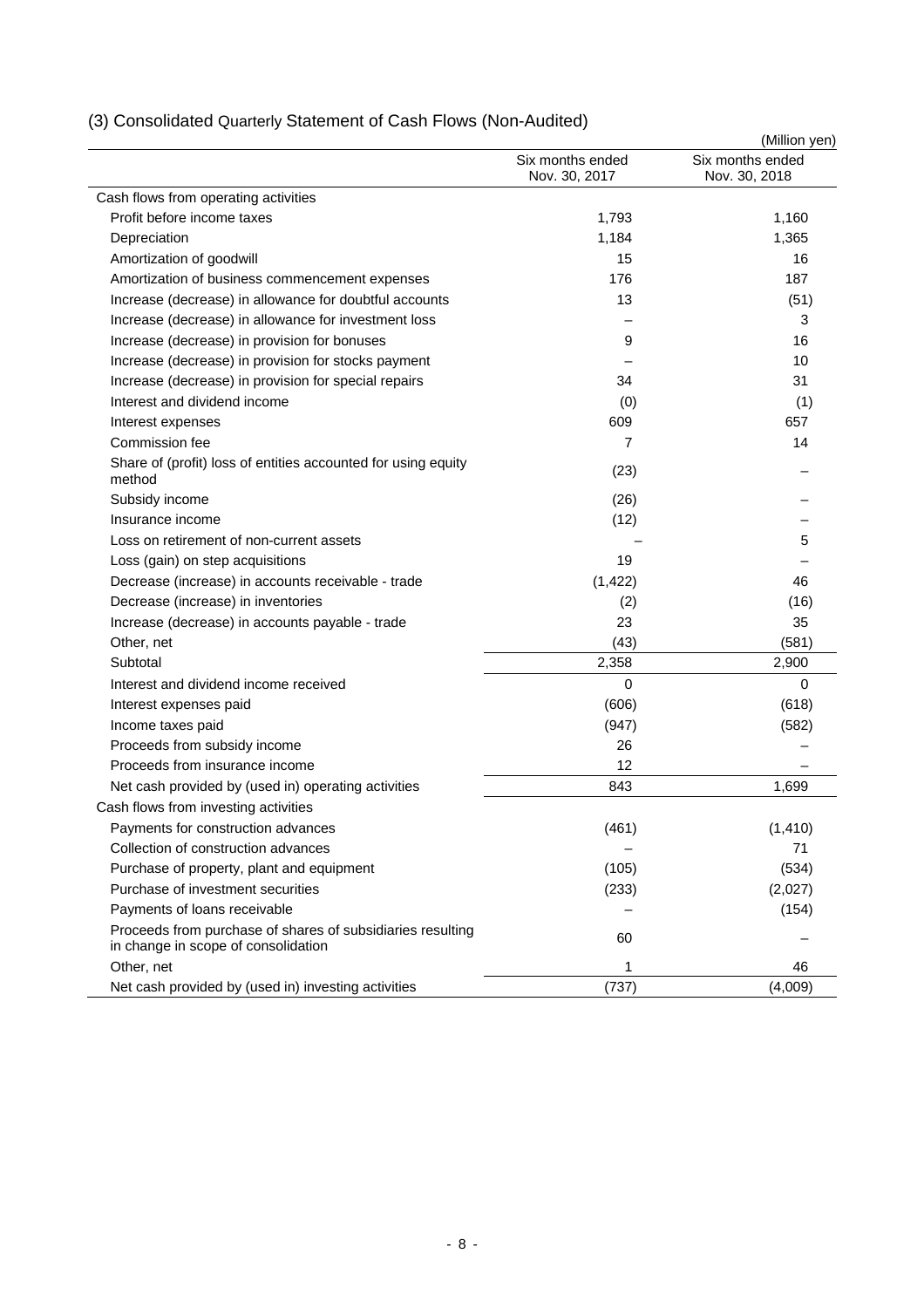|                                                                |                                   | (Million yen)                     |
|----------------------------------------------------------------|-----------------------------------|-----------------------------------|
|                                                                | Six months ended<br>Nov. 30, 2017 | Six months ended<br>Nov. 30, 2018 |
| Cash flows from financing activities                           |                                   |                                   |
| Net increase (decrease) in short-term loans payable            | (300)                             |                                   |
| Proceeds from long-term loans payable                          |                                   | 6,362                             |
| Repayments of long-term loans payable                          | (2, 449)                          | (2,471)                           |
| Proceeds from issuance of common shares                        |                                   | 97                                |
| Purchase of treasury shares                                    |                                   | (513)                             |
| Dividends paid to non-controlling interests                    | (297)                             | (375)                             |
| Repayments of lease obligations                                | (5)                               | (6)                               |
| Net decrease (increase) in restricted deposits                 | (299)                             | 202                               |
| Other, net                                                     | (2)                               | 13                                |
| Net cash provided by (used in) financing activities            | (3,354)                           | 3,308                             |
| Effect of exchange rate change on cash and cash<br>equivalents | 0                                 | (0)                               |
| Net increase (decrease) in cash and cash equivalents           | (3, 248)                          | 999                               |
| Cash and cash equivalents at beginning of period               | 7,768                             | 6,009                             |
| Cash and cash equivalents at end of period                     | 4,519                             | 7,009                             |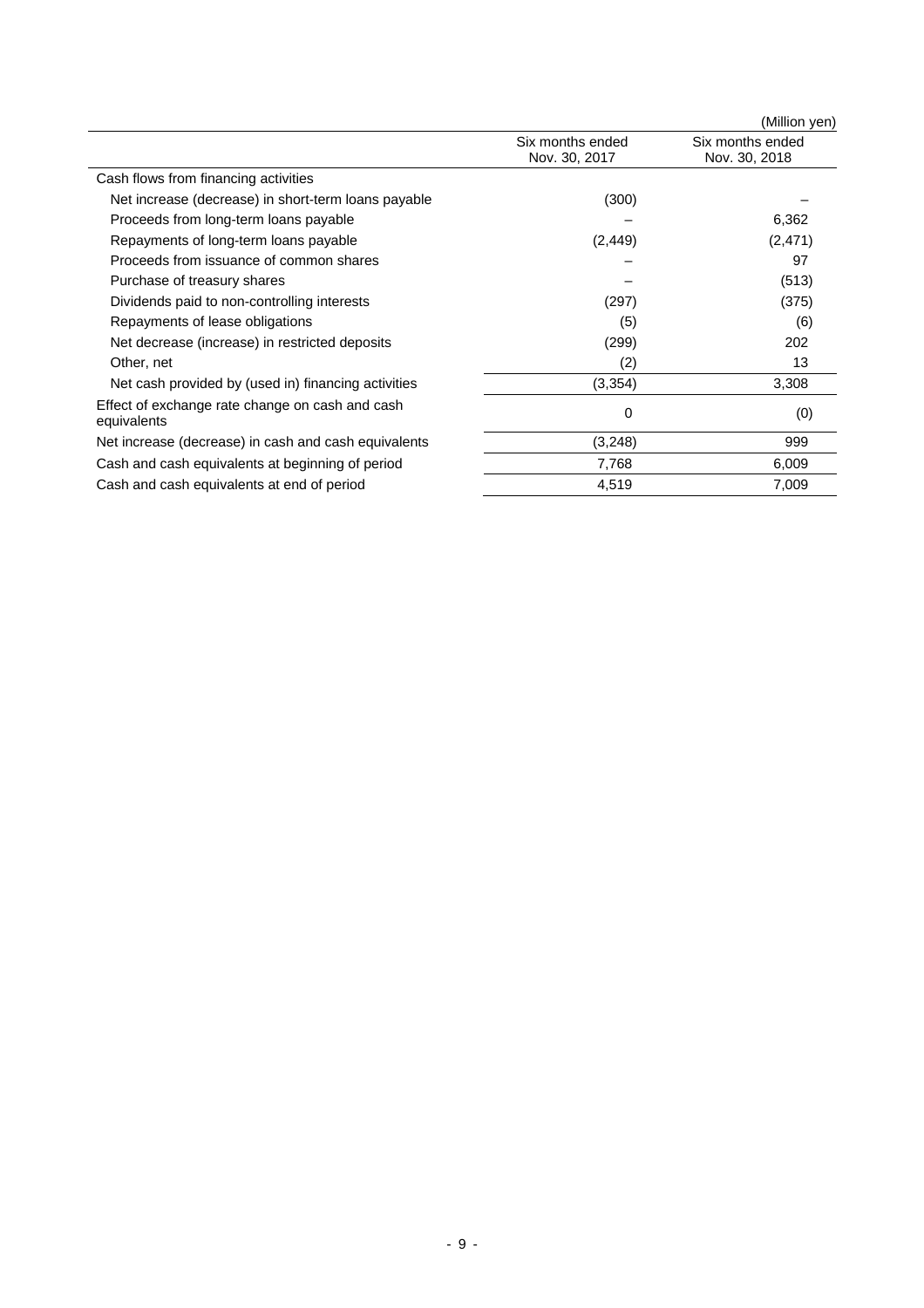(4) Notes to Consolidated Quarterly Financial Statements

## **Notes Relating to Going Concern Assumptions**

Not applicable.

### **Notes on Significant Changes in the Amount of Shareholders' Equity**

In accordance with the resolution of the annual shareholders meeting held on August 29, 2018, RENOVA introduced a share-based compensation plan (hereinafter referred to as the "Plan". Please see page 11, "Additional Information (Share-based Compensation Plan)" for details) for its directors (including external directors) and executive officers. As part of the Plan, RENOVA purchased shares totaling 513 million yen through a trustee bank, which have been recorded as treasury shares in the "Net assets" section on the balance sheet.

### **Simplified Accounting Procedure to Consolidated Quarterly Financial Statements**

(Calculation of tax expenses)

Tax expenses were calculated by multiplying profit before income taxes by an estimated effective tax rate. The estimated effective tax rate was calculated by using the annual forecast figures, taking deferred tax factors into consideration.

### **Changes in Accounting Policies and Others**

### **(Changes in Accounting Policies that Cannot Be Distinguished from Changes in Accounting Estimates)**

(Change in the depreciation method of non-current assets)

RENOVA and its subsidiaries and affiliates have generally adopted the straight-line method when accounting for non-current assets. The "Renewable Energy Development and Operation Business" segment, however, had previously adopted the declining-balance method. Beginning from the first quarter of the current consolidated fiscal year, the segment also adopted the straight-line method to unify the accounting policies of RENOVA with those of its subsidiaries and affiliates.

This change in accounting policy is timed to coincide with RENOVA's head office relocation, which resulted in a significant replacement of depreciable assets within the "Renewable Energy Development and Operation Business" segment.

The impact of this change on the profit and loss for the second quarter of the consolidated fiscal year ending March 31, 2019 is minor.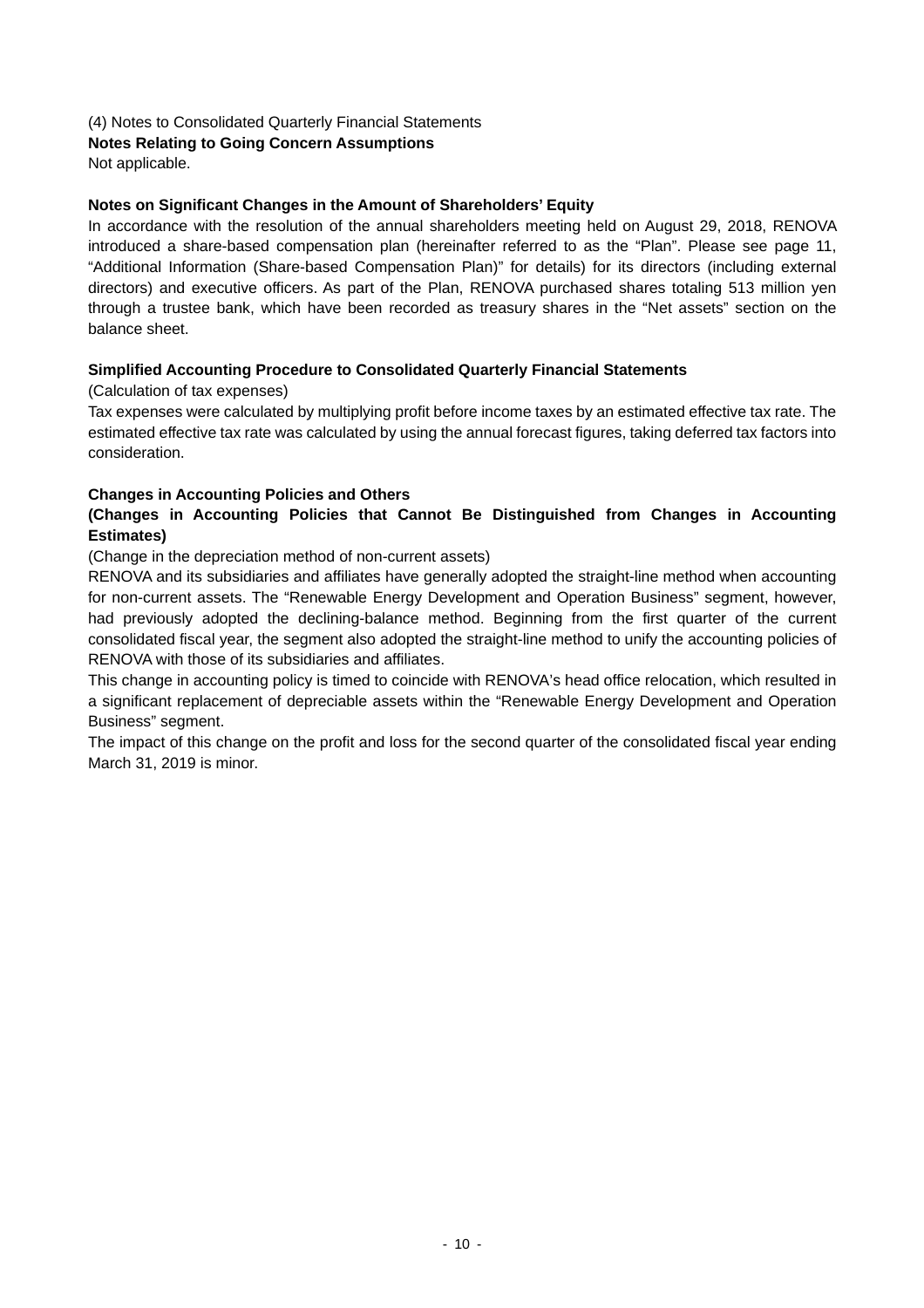### **Additional Information**

(Adoption of "Partial Amendments to Accounting Standard for Tax Effect Accounting, etc.")

Effective from the beginning of the first quarter of the fiscal year ending March 31, 2019, RENOVA has adopted "Partial Amendments to Accounting Standard for Tax Effect Accounting, etc." (ASBJ Statement No. 28, February 16, 2018) and other standards, whereby deferred tax assets are presented under investments and other assets, while deferred tax liabilities are presented under long-term liabilities.

### (Change in Presentation Method)

In the previous consolidated fiscal year, RENOVA's consolidated subsidiaries' long-term non-recourse loans payable had been presented as "Current portion of long-term non-recourse loans payable" and "Long-term non-recourse loans payable". This is because these loans are non-recourse to RENOVA as the parent company. However, as these subsidiaries comprise a part of the consolidated RENOVA Group, the subsidiaries' loans would not be considered non-recourse for RENOVA Group as a whole. Therefore, beginning from the first quarter of current fiscal year ending March 31, 2019, RENOVA presents these subsidiaries' loans as a part of "Current portion of long-term loans payable" and "Long-term loans payable". Figures for the previous consolidated fiscal year are reclassified to reflect this change in presentation method.

As a result, 2,020 million yen presented in "Current portion of long-term non-recourse loans payable" under "Current liabilities", and 30,465 million yen presented in "Long-term non-recourse loans payable" under "Noncurrent liabilities" in the consolidated balance sheet of the previous consolidated fiscal year has been reclassified as "Current portion of long-term loans payable" under "Current liabilities" and "Long-term loans payable" under "Non-current liabilities" respectively. In accordance with this change, (1,257) million yen presented as "Repayments of long-term non-recourse loans payable" under "Cash flows from financing activities" in the six months ended November 30, 2017 has been reclassified as "Repayments of long-term loans payable".

### (Change in Fiscal Year End)

RENOVA resolved to change its fiscal year end (last day of fiscal year) from May 31 to March 31at the meeting of the Board of Directors held on July 5, 2018 and the 19th Annual General Meeting of Shareholders held on August 29, 2018.

### 1. Details of the Change

Previous fiscal period twelve-month period ending May 31 of each year

Current fiscal period twelve-month period ending March 31 of each year

As a result of this change, current fiscal year is the ten-month period from June 1, 2018 to March 31, 2019. Renova Asset Management, Inc., a 100% consolidated subsidiary of RENOVA in the "Renewable Energy Development and Operation Business" segment, also changed its fiscal year from the twelve- month period ending May 31 to the twelve-month period ending March 31 of each year.

### 2. Reasons for the Change

RENOVA's subsidiaries and affiliates, which own renewable energy power plants, have fiscal years ending on March 31, whereas RENOVA had a fiscal year ending on May 31. Aligning RENOVA's fiscal year end with those of its subsidiaries and affiliates eliminates a two-month time lag for incorporating its subsidiaries and affiliates' business results in RENOVA's consolidated financial results. This change aims to ensure timely disclosure and to provide easy-to-understand information concerning RENOVA's financial results.

### (Share-based Compensation Plan)

In accordance with the resolution of the 19th annual shareholders meeting held on August 29, 2018, RENOVA introduced a share-based compensation plan (hereinafter referred to as the "Plan") for directors (including external directors) and operating officers .The Plan aims to increase the commitment of our directors (including external directors) and executive officers to RENOVA's medium to long-term business performance by creating an incentive structure for RENOVA's directors (including external directors) and executive officers.

(1) Overview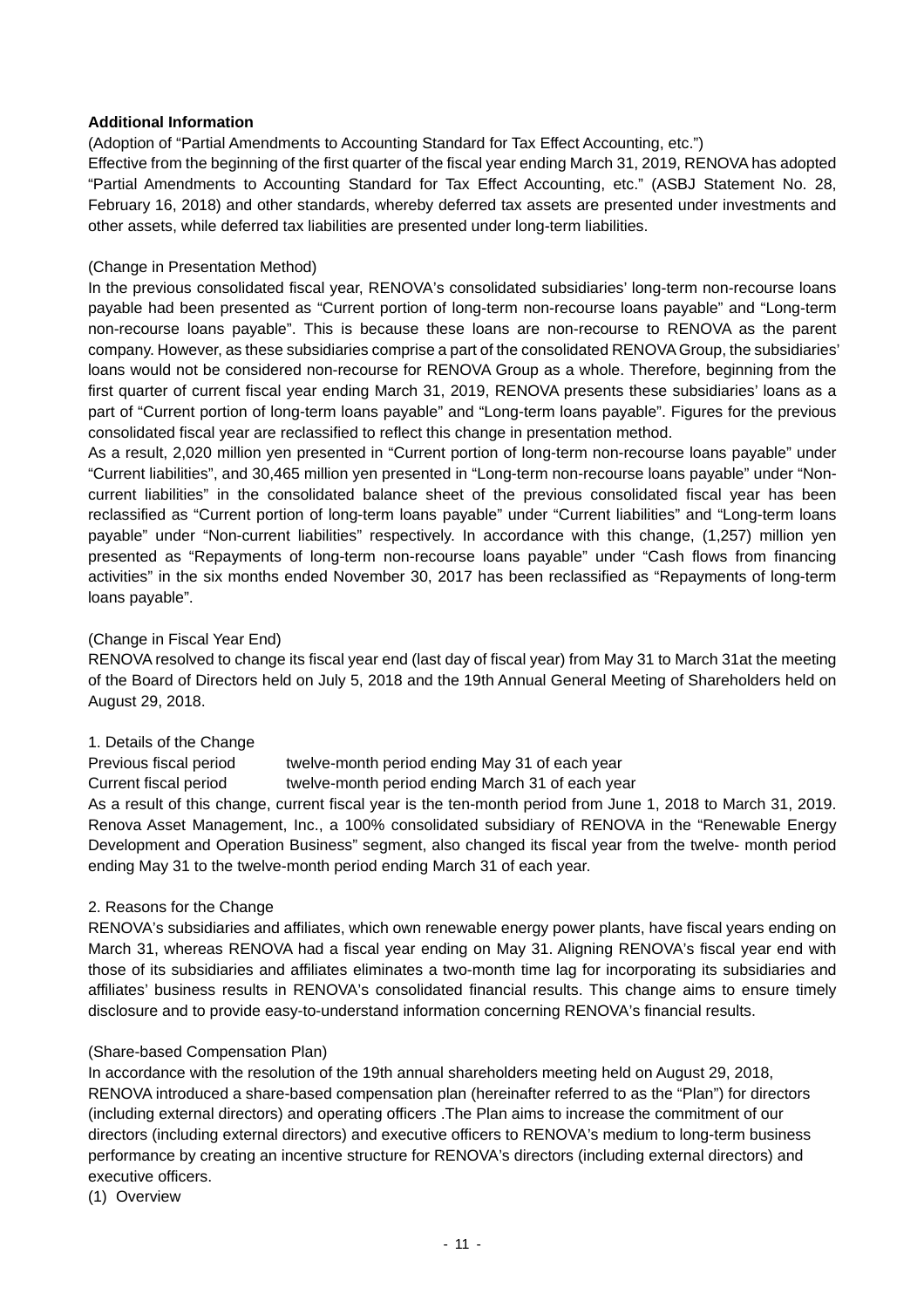The Plan is a share-based compensation plan whereby RENOVA delivers and grants shares that are acquired through the share delivery trust and money equivalent to the converted value of RENOVA's shares (hereinafter referred to as the "Shares and Cash") to its directors (excluding external directors) and executive officers, in accordance with their official positions and degree of achievement of their performance targets. RENOVA will also deliver and grant certain fixed amounts of Shares and Cash to its external directors to ensure appropriate management supervision functions of RENOVA's businesses.

### (2) Acquired shares

The book value of the Shares held by the trustee bank are recorded as treasury shares in the "Net assets" section on RENOVA's balance sheet. As of November 30, 2018, the book value and total number of treasury shares held by the trustee bank are 513 million yen and 400,800 shares respectively.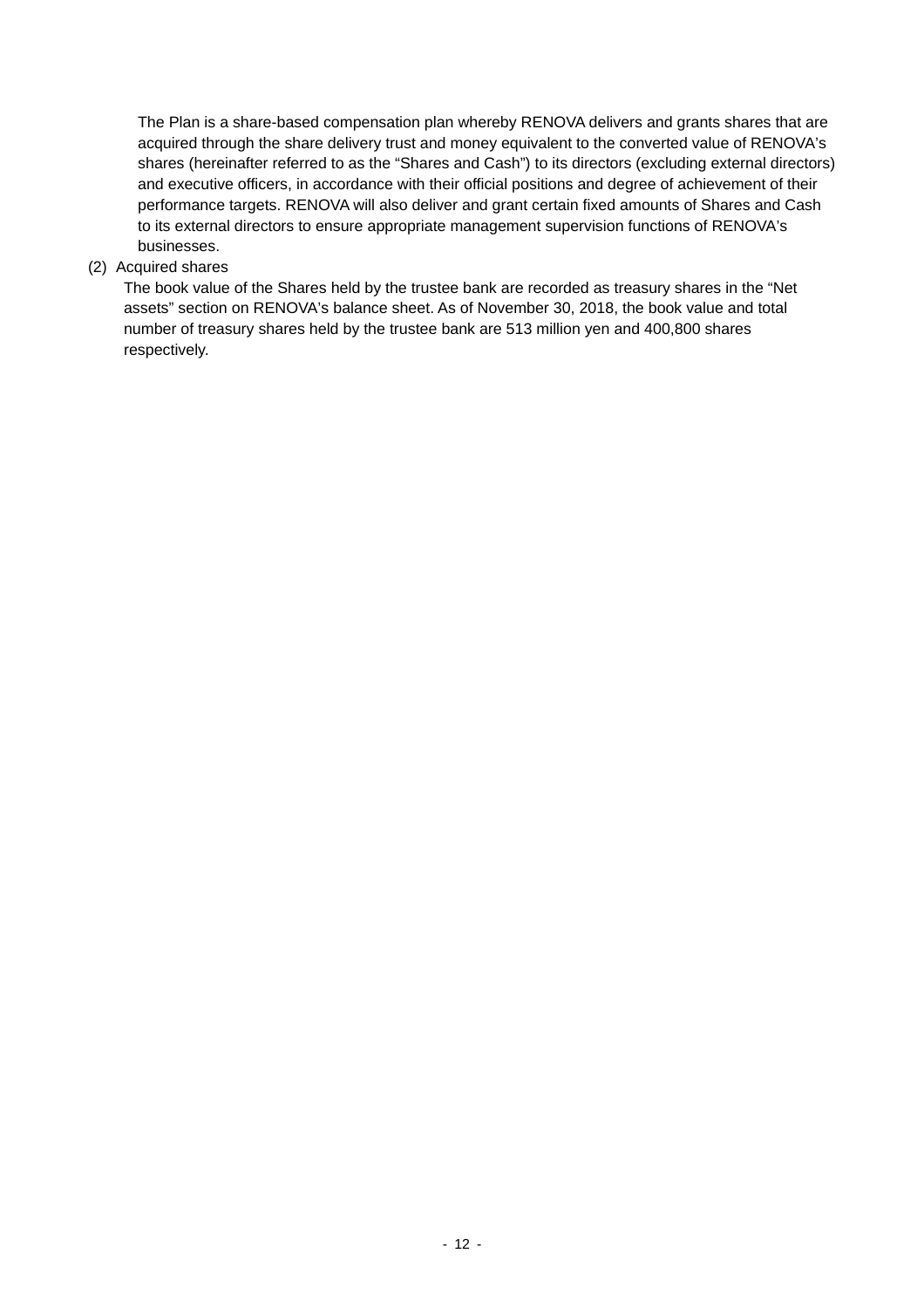### **Segment Information**

Six months ended Nov. 30, 2017 (June 1, 2017 – November 30, 2017) 1. Results by Reportable Segment

|                                         |                                                                   |                                                                        |          |                         | (Million yen)                                       |
|-----------------------------------------|-------------------------------------------------------------------|------------------------------------------------------------------------|----------|-------------------------|-----------------------------------------------------|
|                                         |                                                                   | Reportable segments                                                    |          |                         |                                                     |
|                                         | Renewable<br><b>Energy Power</b><br>Generation<br><b>Business</b> | Renewable<br>Energy<br>Development and<br>Operation<br><b>Business</b> | Subtotal | Adjustments<br>(Note 1) | Amount on<br>consolidated<br>statement of<br>income |
| Net sales                               |                                                                   |                                                                        |          |                         |                                                     |
| Sales – outside<br>customers            | 5,131                                                             | 884                                                                    | 6,015    |                         | 6,015                                               |
| Sales and transfer $-$<br>inter-segment |                                                                   | 1,182                                                                  | 1,182    | (1, 182)                |                                                     |
| Total                                   | 5,131                                                             | 2,066                                                                  | 7,198    | (1, 182)                | 6,015                                               |
| Segment profit (Note<br>2)              | 3,751                                                             | 1,273                                                                  | 5,024    | (3,211)                 | 1,812                                               |

(Notes) 1. The adjustment of (3,211) million yen to the segment profits includes interest expenses of (609) million yen, interest expenses on asset retirement obligations of (14) million yen, interest income of 0 million yen, depreciation of (1,184) million yen, amortization of long-term prepaid expenses of (9) million yen, amortization of goodwill of (15) million yen, amortization of deferred assets of (176) million yen, and elimination of intersegment transactions of (1,202) million yen.

 2. Segment profit represents EBITDA (Ordinary profit + Net interest expenses + Depreciation + Amortization of long-term prepaid expenses (amortization of grid connection costs) + Amortization of goodwill + Amortization of deferred assets (amortization of business commencement expenses)). The segment profit figure of 1,812 million yen corresponds to Ordinary Profit on RENOVA's consolidated financial statements.

### 2. Information on Impairment Loss on Non-current Assets and Goodwill by Reportable Segment (Significant changes in the amount of goodwill)

The amount of goodwill increased by 50 million yen in the Renewable Energy Power Generation Business segment due to the inclusion of United Renewable Energy Co., Ltd. in the scope of consolidation.